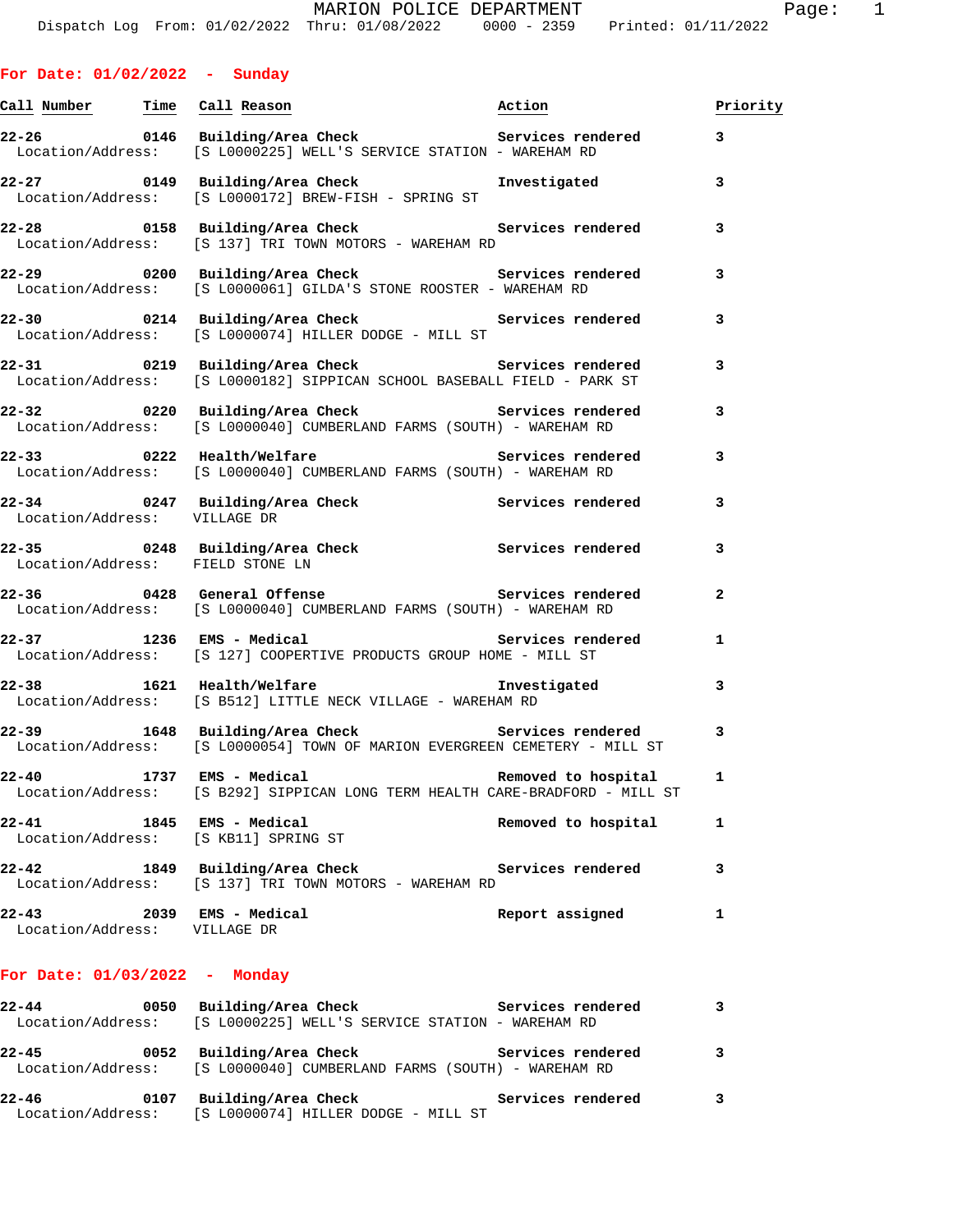|                                   |                                                                                                                                                                                   | MARION POLICE DEPARTMENT | Page: $2$ |  |
|-----------------------------------|-----------------------------------------------------------------------------------------------------------------------------------------------------------------------------------|--------------------------|-----------|--|
|                                   | 22-47 0123 Building/Area Check Services rendered 3<br>Location/Address: [S L0000082] ISLAND WHARF MARINE - ISLAND WHARF RD                                                        |                          |           |  |
|                                   | 22-48 0131 Building/Area Check Services rendered 3<br>Location/Address: [S L0000173] SILVERSHELL BEACH - FRONT ST                                                                 |                          |           |  |
|                                   | 22-49 0143 Building/Area Check Services rendered 3<br>Location/Address: [S 137] TRI TOWN MOTORS - WAREHAM RD                                                                      |                          |           |  |
|                                   | 22-50 0148 Building/Area Check Services rendered 3<br>Location/Address: [S L0000061] GILDA'S STONE ROOSTER - WAREHAM RD                                                           |                          |           |  |
|                                   | 22-51 0153 Building/Area Check Services rendered 3<br>Location/Address: [S L0000011] THE CAZ - BARROS DR                                                                          |                          |           |  |
|                                   | 22-52 0208 Building/Area Check Services rendered<br>Location/Address: [S 159] ADRIFT SALON & SPA - WAREHAM RD                                                                     |                          | 3         |  |
| Location/Address: BROOKHAVEN LN   |                                                                                                                                                                                   |                          |           |  |
|                                   | 22-54 0220 Building/Area Check 6 Services rendered 3<br>Location/Address: [S L0000221] WASHBURN PARK - WASHBURN PARK RD                                                           |                          |           |  |
|                                   | 22-55 0222 Building/Area Check 5ervices rendered 3<br>Location/Address: [S L0000088] KITTANSETT CLUB - POINT RD                                                                   |                          |           |  |
| Location/Address: VILLAGE DR      | 22-56 0223 Building/Area Check 1nvestigated                                                                                                                                       |                          | 3         |  |
| Location/Address: CREEK RD        | 22-57 0336 Building/Area Check Services rendered 3                                                                                                                                |                          |           |  |
|                                   | 22-58 0345 EMS - Medical Contract Removed to hospital and the set of the MS - Medical Contract Removed to hospital<br>Location/Address: [S B512] LITTLE NECK VILLAGE - WAREHAM RD |                          |           |  |
|                                   | 13 22-59 0626 Building/Area Check Services rendered<br>Location/Address: [S L0000054] TOWN OF MARION EVERGREEN CEMETERY - MILL ST                                                 |                          |           |  |
|                                   | 22-60 0806 911 Call - Accidental No service necessary 2<br>Location/Address: [S B292] SIPPICAN LONG TERM HEALTH CARE - MILL ST                                                    |                          |           |  |
|                                   | 22-61 0913 EMS - Mutual Aid No service necessary 1<br>Location/Address: [S2] ROUNSEVILLE RD                                                                                       |                          |           |  |
|                                   | 22-62 0954 General Offense No service necessary 2<br>Location/Address: [S 124] DIANE FLAHERTY - POINT RD                                                                          |                          |           |  |
|                                   | 22-63 1002 Directed Patrol<br>Location/Address: FRONT ST + SPRING ST                                                                                                              | Services rendered        | 3         |  |
| Location/Address: [S3] TERRY LN E | 22-67 1013 9-1-1 Call - Abandoned Referred to other agency 2                                                                                                                      |                          |           |  |
|                                   | 22-64 1029 General Service <b>128 Investigated</b><br>Location/Address: [S B271] TOWN OF MARION POLICE DEPARTMENT - MILL ST                                                       |                          | 3         |  |
|                                   | 22-65 1054 Waterways Area Patrol Services rendered<br>Location/Address: [S L0000151] OLD LANDING WHARF - FRONT ST                                                                 |                          | 3         |  |
| Location/Address: [S2] MARION RD  | 22-68 1056 911 Call - Accidental Referred to other agency 2                                                                                                                       |                          |           |  |
|                                   | Location/Address: [S B271] TOWN OF MARION POLICE DEPARTMENT - MILL ST                                                                                                             |                          | 3         |  |
|                                   | 22-69 1149 Directed Patrol<br>Location/Address: WAREHAM RD + SPRING ST                                                                                                            | Services rendered        | 3         |  |
| Location/Address: BRIGGS LN       | 22-70 1151 General Service                                                                                                                                                        | Investigated             | 3         |  |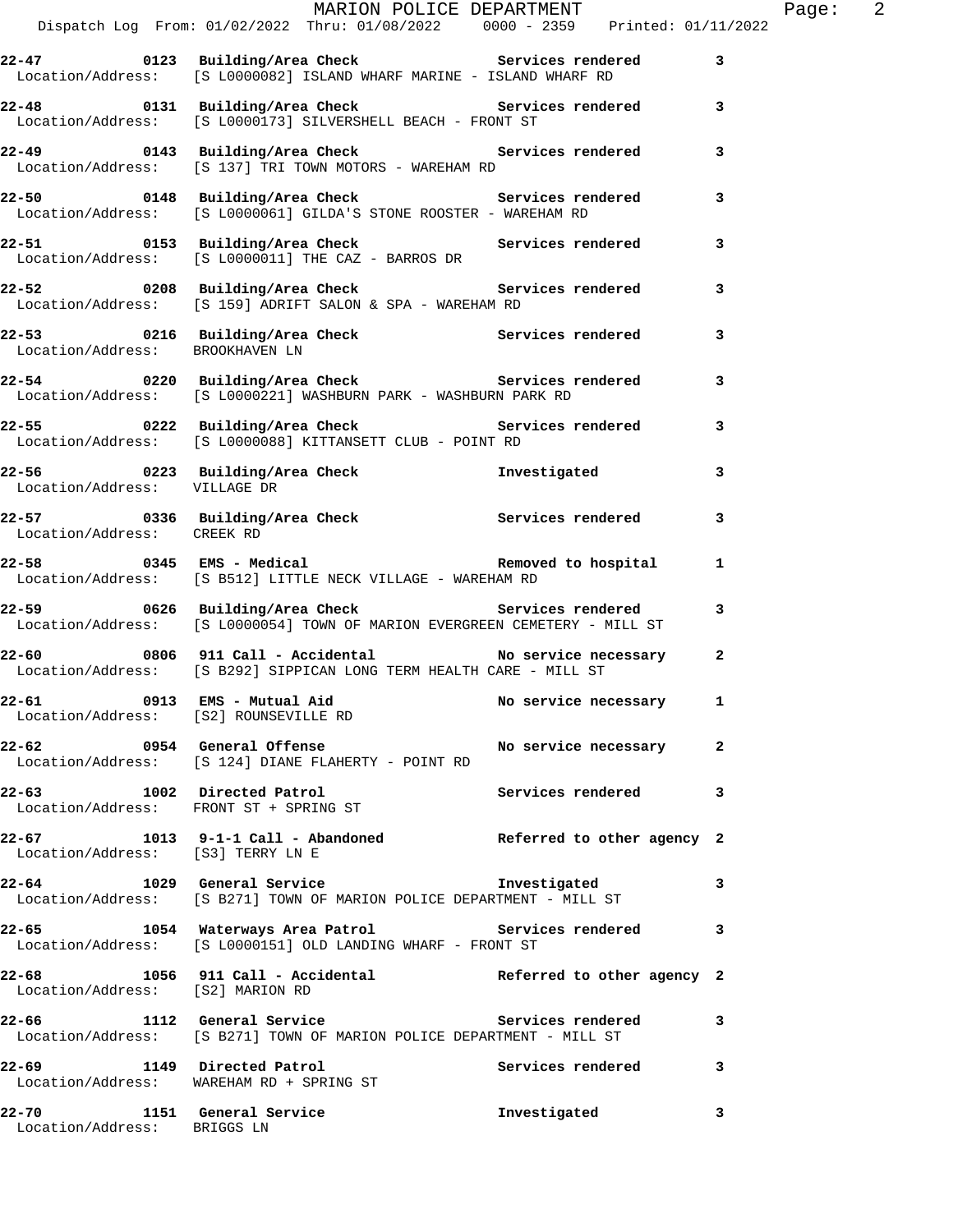|                                    | Dispatch Log From: 01/02/2022 Thru: 01/08/2022   0000 - 2359   Printed: 01/11/2022                                                     | MARION POLICE DEPARTMENT | Page: $3$      |
|------------------------------------|----------------------------------------------------------------------------------------------------------------------------------------|--------------------------|----------------|
|                                    | 22-71 1309 EMS - Medical 1 22-71 Removed to hospital 1<br>Location/Address: [S B292] SIPPICAN LONG TERM HEALTH CARE - MILL ST          |                          |                |
|                                    | 22-72 1325 Directed Patrol                             Services rendered         3<br>Location/Address:     POINT RD + COUNTY RD       |                          |                |
|                                    | 22-73 1450 Directed Patrol 22-73 Services rendered 3<br>Location/Address: [S B392] SIPPICAN SCHOOL - SPRING ST                         |                          |                |
|                                    | 22-74 1452 General Service 22-74 Services rendered 3<br>Location/Address: [S B392] SIPPICAN SCHOOL - SPRING ST                         |                          |                |
| Location/Address: COTTAGE LN       | 22-75 1631 Building/Area Check Services rendered 3                                                                                     |                          |                |
|                                    | 22-76 1702 Directed Patrol 1988 and Secured building 3<br>Location/Address: [S L0000155] PLANTING ISLAND CAUSEWAY - PLANTING ISLAND RD |                          |                |
| Location/Address: SARAH SHERMAN LN | 22-77 1705 Building/Area Check Services rendered                                                                                       |                          | 3              |
|                                    | 22-78 1709 Building/Area Check Services rendered 3<br>Location/Address: [S L0000153] PINEY POINT BEACH CLUB - PINEY POINT RD           |                          |                |
|                                    | 22-79 1819 MVC - Property<br>Location/Address: IN FRONT OF 597 - MILL ST Report assigned                                               |                          | $\overline{a}$ |
| Location/Address: COUNTY RD        |                                                                                                                                        |                          |                |
|                                    | 22-80 2027 Building/Area Check 2007 Services rendered 3<br>Location/Address: [S B392] SIPPICAN SCHOOL - SPRING ST                      |                          |                |
|                                    | 22-82 2059 Building/Area Check 2010 Services rendered<br>Location/Address: [S L0000187] LOCKHEED - MARTIN - BARNABAS RD                |                          | 3              |
| Location/Address: SHAWONDASSE RD   | 22-83 2139 Building/Area Check Services rendered                                                                                       |                          | 3              |

## **For Date: 01/04/2022 - Tuesday**

| Location/Address: VILLAGE DR |                                                                                                                        | $\overline{3}$          |
|------------------------------|------------------------------------------------------------------------------------------------------------------------|-------------------------|
|                              | Location/Address: [S L0000082] ISLAND WHARF MARINE - ISLAND WHARF RD                                                   |                         |
|                              | Location/Address: [S B392] SIPPICAN SCHOOL - SPRING ST                                                                 |                         |
|                              | Location/Address: [S L0000173] SILVERSHELL BEACH - FRONT ST                                                            |                         |
| Location/Address: MAIN ST    |                                                                                                                        |                         |
|                              | 22-89 		 0253 Building/Area Check 		 Services rendered 3<br>Location/Address: [S L0000184] ATLANTIC BISTRO - SPRING ST |                         |
|                              | Location/Address: [S 137] TRI TOWN MOTORS - WAREHAM RD                                                                 |                         |
| Location/Address: ICHABOD LN | 22-91 		 0359 Building/Area Check 		 Services rendered                                                                 | $\mathbf{3}$            |
|                              | Location/Address: [S L0000074] HILLER DODGE - MILL ST                                                                  | $\overline{\mathbf{3}}$ |
|                              | 22-93 0435 Directed Patrol <b>120 External 121 External 122-93</b>                                                     | 3                       |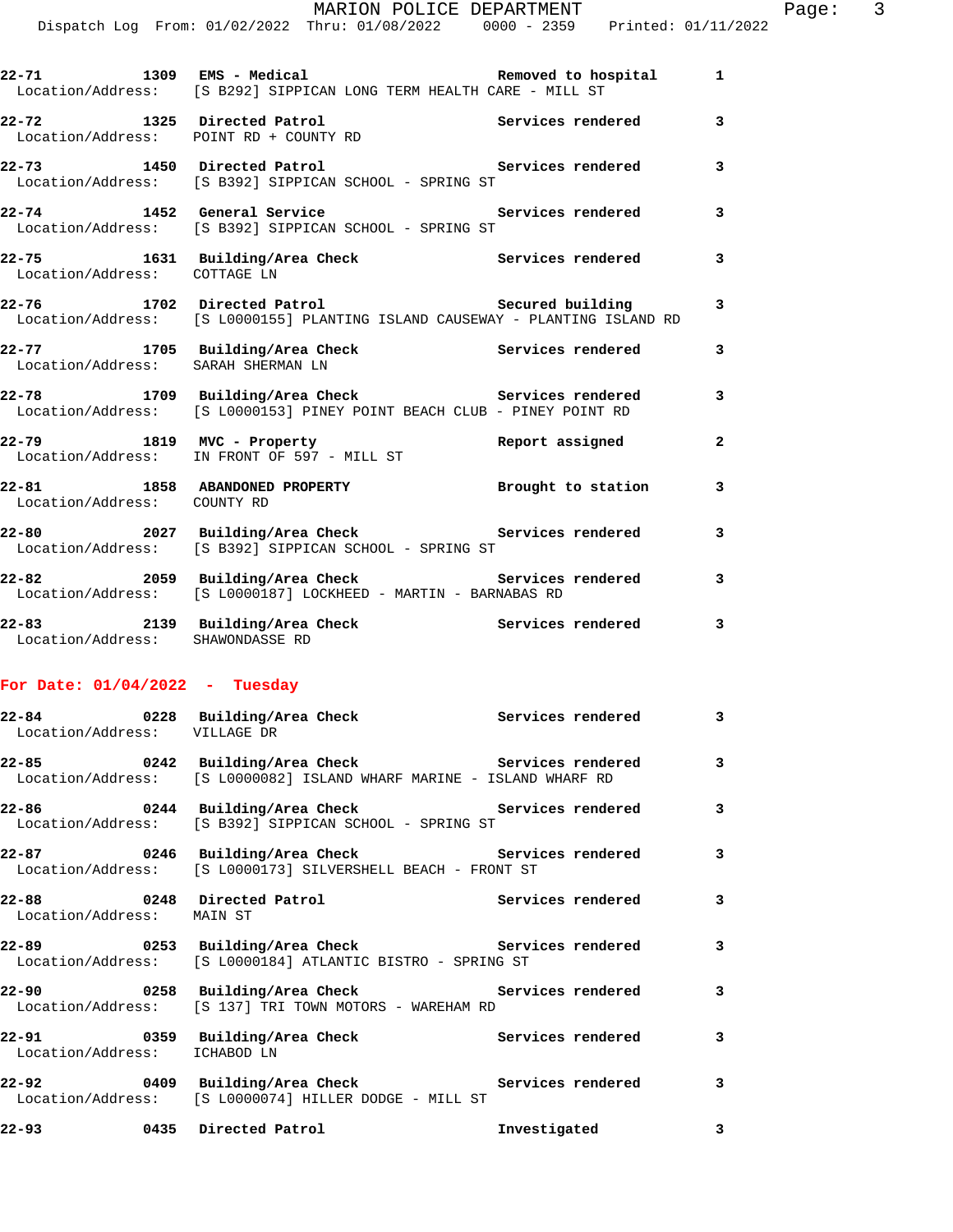|                                                                 | MARION POLICE DEPARTMENT<br>Dispatch Log From: 01/02/2022 Thru: 01/08/2022 0000 - 2359 Printed: 01/11/2022                               |                            |              |
|-----------------------------------------------------------------|------------------------------------------------------------------------------------------------------------------------------------------|----------------------------|--------------|
|                                                                 | Location/Address: [S L0000221] WASHBURN PARK - WASHBURN PARK RD                                                                          |                            |              |
| Location/Address: FIELD STONE LN                                | 22-94 		 0505 Building/Area Check 		 Services rendered 3                                                                                 |                            |              |
| 22-95 0615 EMS - Medical<br>Location/Address: DORAN WAY         |                                                                                                                                          | Removed to hospital        | 1            |
| Location: RT 195 EAST                                           | 22-96 0658 Animal Complaint                                                                                                              | Unfounded                  | 3            |
| Location/Address: POINT RD                                      | 22-97 0756 EMS - Medical                                                                                                                 | Removed to hospital        | 1            |
|                                                                 | 22-98 0836 EMS - Medical <b>EMS</b> - Medical Removed to hospital<br>Location/Address: [S B292] SIPPICAN LONG TERM HEALTH CARE - MILL ST |                            | 1            |
|                                                                 | 22-99 		 0945 Fire - Alarm 		 Referred to other agency 1<br>Location/Address: [S 61] BENOIT AND MCARDLE - WAREHAM RD                     |                            |              |
|                                                                 | 22-100 0959 General Service <b>1988 Services</b> rendered<br>Location/Address: [S B392] SIPPICAN SCHOOL - SPRING ST                      |                            | 3            |
| Location/Address: BOGS - POINT RD                               | 22-101 1013 Directed Patrol                                                                                                              | Investigated               | 3            |
| 22-102 1039 Directed Patrol<br>Location/Address: CONVERSE RD    |                                                                                                                                          | Investigated               | 3            |
|                                                                 | 22-103 1103 Building/Area Check 5 Investigated<br>Location/Address: [S L0000221] WASHBURN PARK - WASHBURN PARK RD                        |                            | 3            |
| Location/Address: PARK - POINT RD                               | 22-104 1141 Directed Patrol                                                                                                              | No service necessary       | 3            |
| Location/Address: MILL ST                                       | 22-105 1409 MVC - Property                                                                                                               | Report assigned            | $\mathbf{2}$ |
| Location/Address: SPRING ST                                     | 22-106 1502 911 Call - Accidental                                                                                                        | Investigated               | $\mathbf{2}$ |
| 22-107                                                          | 1647 Building/Area Check<br>Location/Address: [S L0000173] SILVERSHELL BEACH - FRONT ST                                                  | Services rendered          | 3            |
| 22-108 1713 Animal Complaint<br>Location/Address: POINT RD      |                                                                                                                                          | Services rendered          | 3            |
|                                                                 | 22-109 1723 Motor Vehicle Stop Services rendered<br>Location/Address: [S L0000054] TOWN OF MARION EVERGREEN CEMETERY - MILL ST           |                            | 2            |
| 22-110 1729 Fraud<br>Location/Address: PLEASANT ST              |                                                                                                                                          | Services rendered          | 3            |
| Location/Address: MOORINGS RD                                   | 22-111 1736 Building/Area Check                                                                                                          | Services rendered          | 3            |
| 22-112 1828 General Service<br>Location/Address: POINT RD       |                                                                                                                                          | Services rendered          | 3            |
| 22-113 1834 Animal Complaint                                    | Location/Address: [S1] 195 EAST RAMP - NORTH ST                                                                                          | Referred to other agency 3 |              |
| Location/Address: CROSS NECK RD                                 | 22-114 1856 Building/Area Check                                                                                                          | Services rendered          | 3            |
| 22-115<br>Location/Address: CEDAR LN                            | 1952 Health/Welfare                                                                                                                      | Removed to hospital        | 3            |
| 22-116 2207 Fire - CO Alarm<br>Location/Address: [S1] CHAPEL RD |                                                                                                                                          | Referred to other agency 1 |              |

Page: 4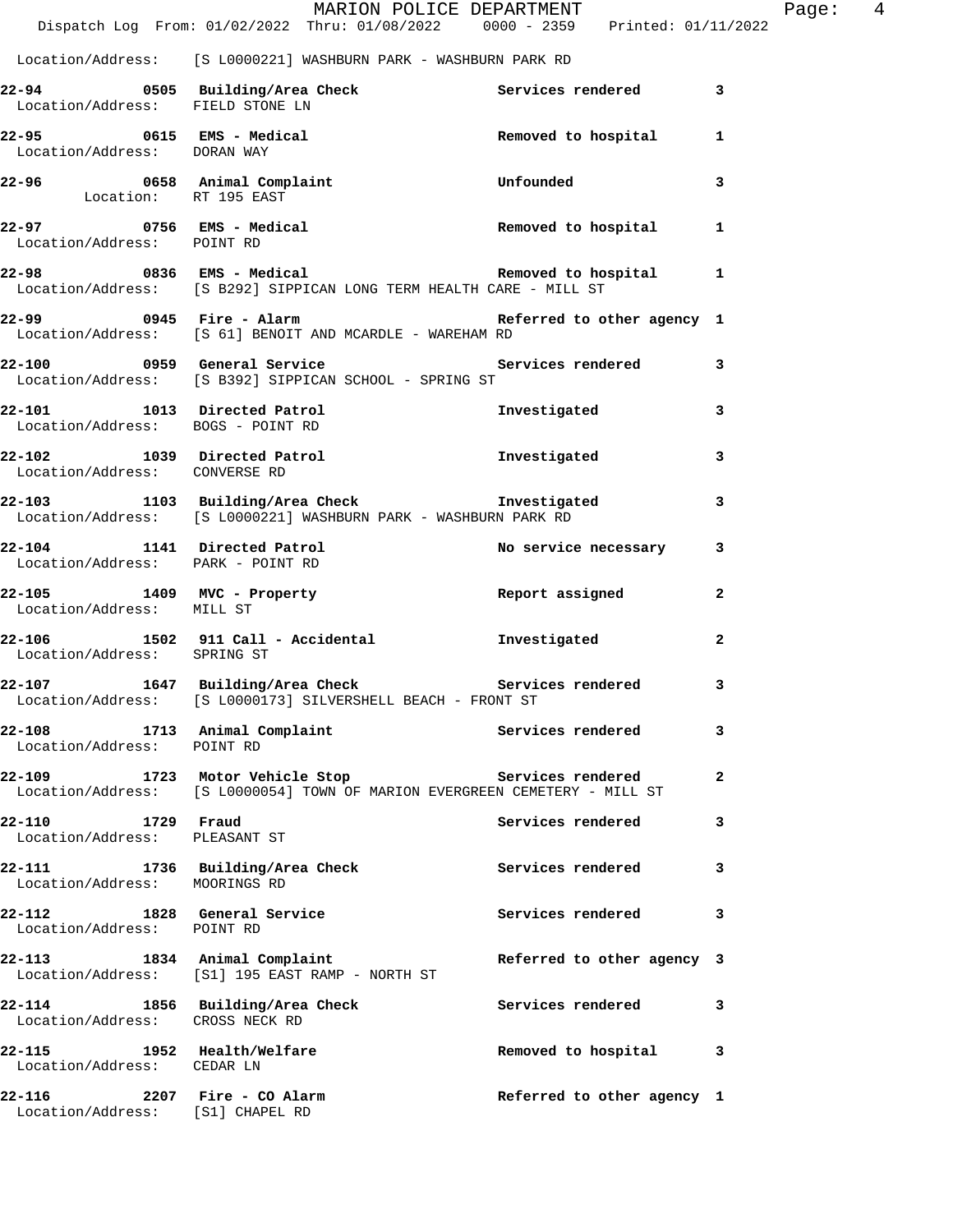|                                                                 | MARION POLICE DEPARTMENT<br>Dispatch Log From: 01/02/2022 Thru: 01/08/2022 0000 - 2359 Printed: 01/11/2022                               |                        | Page: 5 |
|-----------------------------------------------------------------|------------------------------------------------------------------------------------------------------------------------------------------|------------------------|---------|
|                                                                 | 22-117 2225 Building/Area Check Services rendered 3                                                                                      |                        |         |
|                                                                 | Location/Address: [S L0000233] BUZZARDS BAY COALITION - SPRING ST                                                                        |                        |         |
|                                                                 | 22-118 2241 Building/Area Check 5ervices rendered 3<br>Location/Address: [S L0000001] A & J BOAT CORP. - POINT RD                        |                        |         |
| For Date: $01/05/2022 -$ Wednesday                              |                                                                                                                                          |                        |         |
|                                                                 | 22-119 0317 Building/Area Check 6 Services rendered 3<br>Location/Address: [S L0000082] ISLAND WHARF MARINE - ISLAND WHARF RD            |                        |         |
|                                                                 | 22-120 0326 Building/Area Check Services rendered 3<br>Location/Address: [S L0000173] SILVERSHELL BEACH - FRONT ST                       |                        |         |
|                                                                 | 22-121 0331 Building/Area Check Services rendered 3<br>Location/Address: [S L0000061] GILDA'S STONE ROOSTER - WAREHAM RD                 |                        |         |
|                                                                 |                                                                                                                                          |                        |         |
|                                                                 | 22-123 0340 Building/Area Check Services rendered<br>Location/Address: [S L0000074] HILLER DODGE - MILL ST                               |                        | 3       |
| Location/Address: VILLAGE DR                                    | 22-124 0346 Building/Area Check Services rendered 3                                                                                      |                        |         |
| Location/Address: ICHABOD LN                                    | 22-125 0347 Building/Area Check Services rendered                                                                                        |                        | 3       |
|                                                                 | 22-126 		 0359 Building/Area Check 		 Services rendered 3<br>Location/Address: [S 36] EAST OVER RESERVATION - COUNTY RD                  |                        |         |
|                                                                 | 22-127 0423 Building/Area Check Services rendered<br>Location/Address: [S 125] BLUE HAIR SALON - WAREHAM RD                              |                        | 3       |
|                                                                 | 22-128 0440 Building/Area Check 6 Services rendered 3<br>Location/Address: [S L0000230] TOWN OF MARION WING'S COVE BOAT RAMP - DELANO RD |                        |         |
| Location/Address: LEWIS ST                                      | 22-129 0715 Burglar Alarm                                                                                                                | No service necessary 2 |         |
| 22-130 0839 EMS - Medical<br>Location/Address: [S 152] FRONT ST |                                                                                                                                          | Removed to hospital    | 1       |
| Location/Address: WHYNOT CT                                     | 22-131 1045 ABANDONED PROPERTY 1997 Report assigned                                                                                      |                        | 3       |
|                                                                 | 22-132 1119 Building/Area Check Investigated<br>Location/Address: [S L0000128] MARION SOCIAL CLUB - PUMPING STATION RD                   |                        | 3       |
|                                                                 | 22-133 1136 Directed Patrol 1136 1nvestigated<br>Location/Address: [S L0000173] SILVERSHELL BEACH - FRONT ST                             |                        | 3       |
| Location/Address: CONVERSE RD                                   | 22-134 1142 Directed Patrol 1193 Investigated                                                                                            |                        | 3       |
|                                                                 | 22-135 1659 Building/Area Check 5ervices rendered 3<br>Location/Address: [S 36] EAST OVER RESERVATION - COUNTY RD                        |                        |         |
|                                                                 | 22-136 1700 Building/Area Check 5ervices rendered 3<br>Location/Address: [S 168] MAGNOLLIA CRANBERRY - FRONT ST                          |                        |         |
|                                                                 | 22-137 1714 Building/Area Check 5 Services rendered 3<br>Location/Address: [S 118] MARION VILLAGE ESTATES - VILLAGE DR                   |                        |         |
| Location/Address: SARAH SHERMAN LN                              | 22-138 1808 Building/Area Check 1997 Services rendered 3                                                                                 |                        |         |
|                                                                 | 22-139 1808 EMS - Medical 1 1 Removed to hospital 1<br>Location/Address: [S B512] LITTLE NECK VILLAGE - WAREHAM RD                       |                        |         |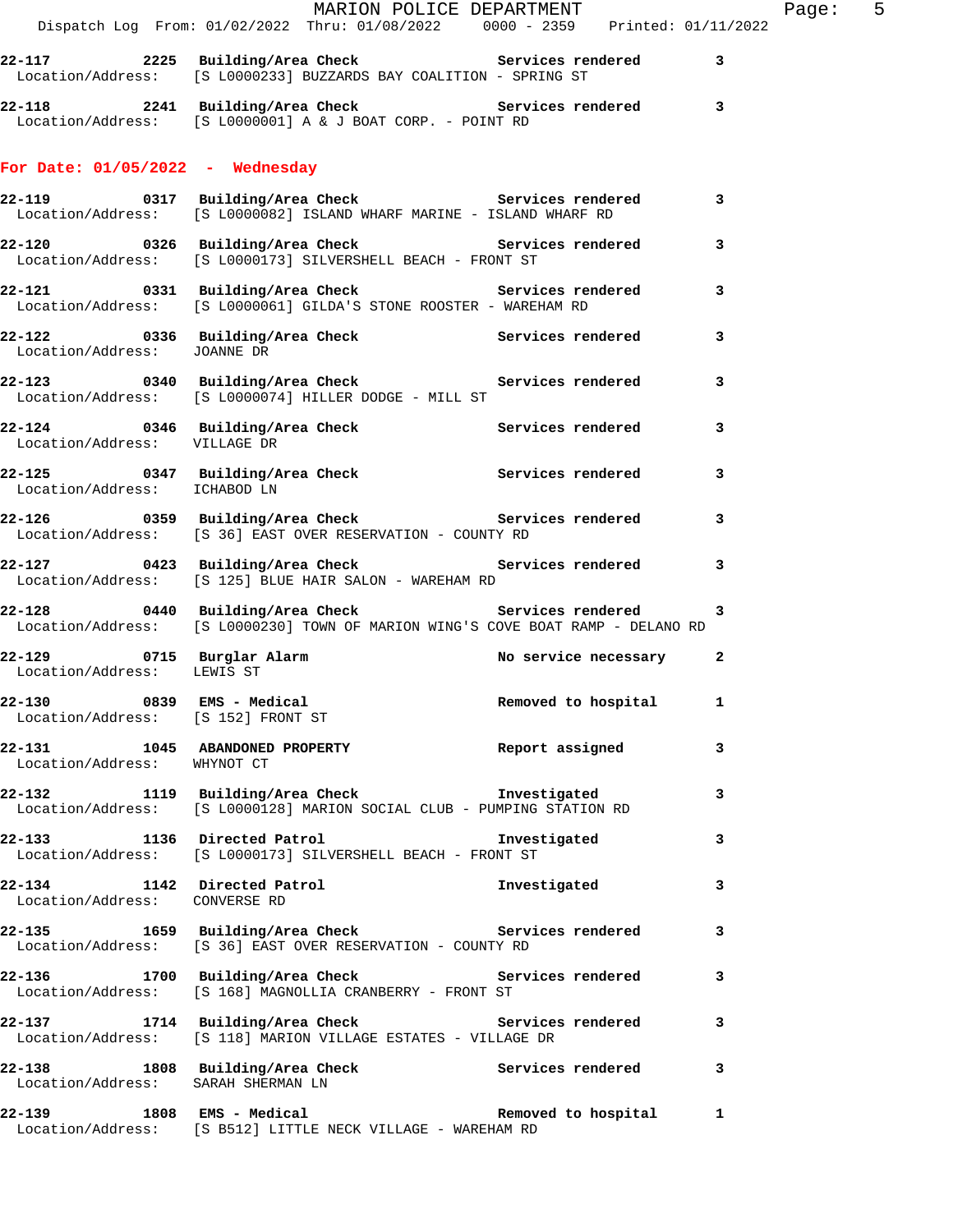|                                                                                                                | 22-140 1959 Building/Area Check Services rendered 3<br>Location/Address: [S B395] TOWN OF MARION TOWN HALL - SPRING ST            |  |
|----------------------------------------------------------------------------------------------------------------|-----------------------------------------------------------------------------------------------------------------------------------|--|
|                                                                                                                | 22-141 2021 Building/Area Check 2011 Services rendered 3<br>Location/Address: PUMP HOUSE - PUMPING STATION RD                     |  |
|                                                                                                                | 22-142 2056 Building/Area Check 2015 Services rendered 3<br>Location/Address: [S 137] TRI TOWN MOTORS - WAREHAM RD                |  |
|                                                                                                                | 22-143 2116 Building/Area Check Services rendered 3<br>Location/Address: [S L0000153] PINEY POINT BEACH CLUB - PINEY POINT RD     |  |
|                                                                                                                | 22-144 2121 Suspicious Motor Vehicle Threstigated 2<br>Location/Address: [S L0000151] OLD LANDING WHARF - FRONT ST                |  |
|                                                                                                                | 22-145 2227 Building/Area Check 5ervices rendered 3<br>Location/Address: [S L0000054] TOWN OF MARION EVERGREEN CEMETERY - MILL ST |  |
| For Date: $01/06/2022 - Thursday$                                                                              |                                                                                                                                   |  |
| Location/Address: VILLAGE DR                                                                                   |                                                                                                                                   |  |
|                                                                                                                | 22-147 0046 Building/Area Check 5 Services rendered 3<br>Location/Address: [S L0000225] WELL'S SERVICE STATION - WAREHAM RD       |  |
| 그 사람들은 그 사람들은 아이들이 아니라 아이들은 아이들이 아니라 아이들이 아니라 아이들이 아니라 아이들이 아니라 아이들이 아니라 아이들이 아니라 아이들이 아니라 아이들이 아니라 아이들이 아니라 아 |                                                                                                                                   |  |

- **22-148 0051 Building/Area Check Services rendered 3**  Location/Address: [S L0000216] CHILDRENS ACADEMY - COUNTY RD
- **22-149 0111 Building/Area Check Services rendered 3**  Location/Address: [S L0000221] WASHBURN PARK - WASHBURN PARK RD
- **22-150 0120 Building/Area Check Investigated 3**  Location/Address: [S 131] FIELDSTONE FARM MARKET - MILL ST
- **22-151 0135 Building/Area Check Services rendered 3**  Location/Address: [S L0000061] GILDA'S STONE ROOSTER - WAREHAM RD
- 22-152 0136 Building/Area Check **Services rendered** 3 Location/Address: COUNTY RD
- **22-153 0200 Building/Area Check Services rendered 3**  Location/Address: [S 151] ABINGTON BANK - FRONT ST
- **22-154 0202 Building/Area Check Services rendered 3**  Location/Address: VILLAGE DR **22-155 0208 Building/Area Check Services rendered 3**
- Location/Address: [S L0000082] ISLAND WHARF MARINE ISLAND WHARF RD
- 22-156 0212 Building/Area Check **Services rendered** 3 Location/Address: [S L0000173] SILVERSHELL BEACH - FRONT ST
- **22-157 0222 Building/Area Check Services rendered 3**  Location/Address: [S L0000074] HILLER DODGE - MILL ST
- **22-158 0232 Building/Area Check Services rendered 3**  Location/Address: [S B532] OLD LANDING COMPLEX - WAREHAM RD **22-159 0237 Building/Area Check Services rendered 3**
- Location/Address: [S 57] EASTERN BANK FRONT ST **22-160 0244 Building/Area Check Services rendered 3**
- Location/Address: WAREHAM RD **22-161 0405 Building/Area Check Services rendered 3**  Location/Address: [S L0000040] CUMBERLAND FARMS (SOUTH) - WAREHAM RD
- **22-162 0426 Building/Area Check Services rendered 3**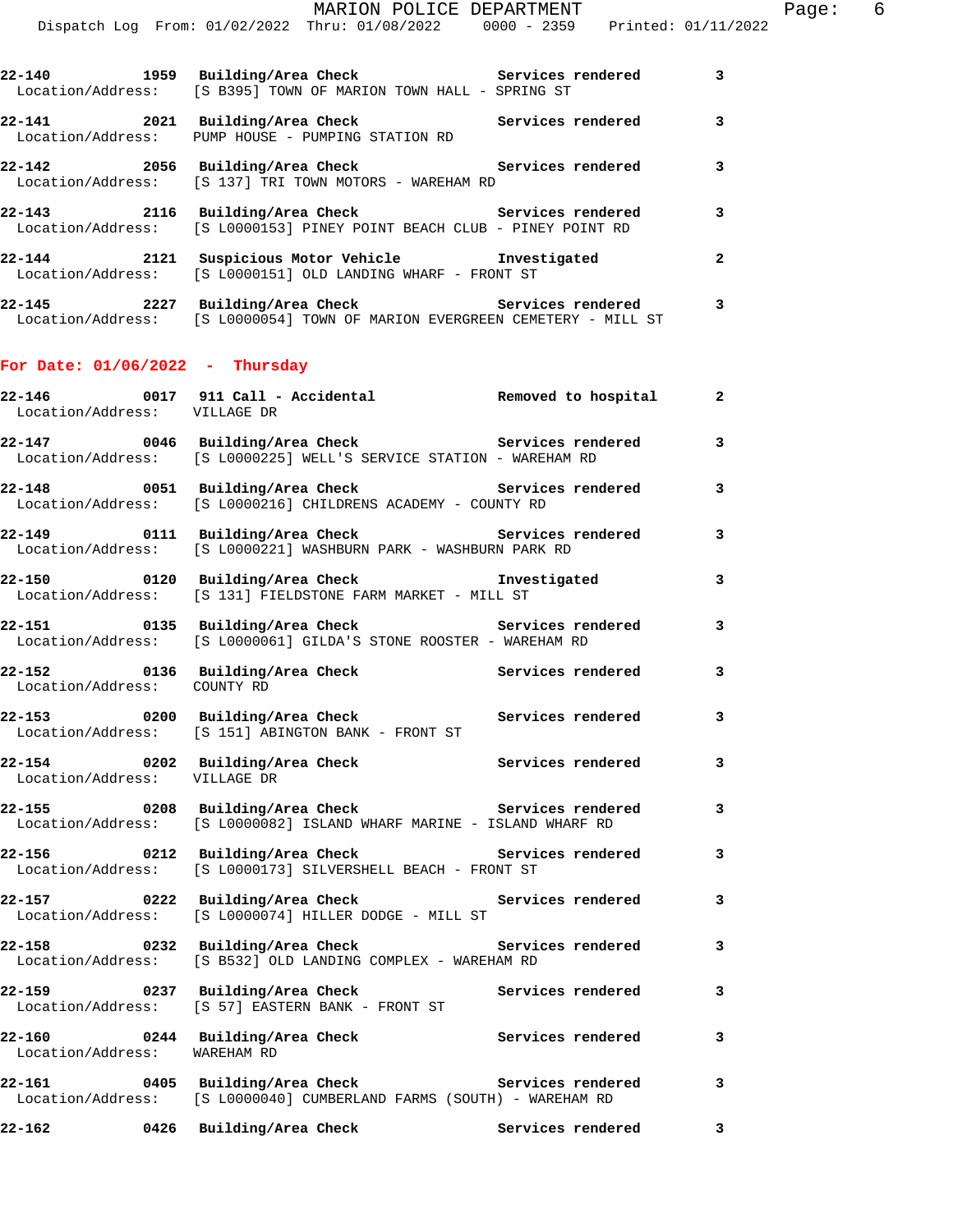|                                        | MARION POLICE DEPARTMENT<br>Dispatch Log From: 01/02/2022 Thru: 01/08/2022 0000 - 2359 Printed: 01/11/2022                       |                             | 7<br>Page:     |
|----------------------------------------|----------------------------------------------------------------------------------------------------------------------------------|-----------------------------|----------------|
|                                        | Location/Address: [S L0000054] TOWN OF MARION EVERGREEN CEMETERY - MILL ST                                                       |                             |                |
| Location/Address: PITCHER ST           | 22-163 0810 General Service                                                                                                      | Investigated                | 3              |
| Location/Address: WAREHAM RD           | 22-164 0923 Motor Vehicle Stop Controller verbal warning                                                                         |                             | $\mathbf{2}$   |
| Location/Address: FRONT ST             | $22-165$ 0928 Animal Complaint Referred to other agency 3                                                                        |                             |                |
|                                        | 22-166 1010 Building/Area Check Tnvestigated<br>Location/Address: [S 118] MARION VILLAGE ESTATES - VILLAGE DR                    |                             | 3              |
|                                        | 22-167 1027 Building/Area Check 1nvestigated<br>Location/Address: [S L0000221] WASHBURN PARK - WASHBURN PARK RD                  |                             | 3              |
| Location/Address: CONVERSE RD          | 22-168 1118 Directed Patrol                                                                                                      | Investigated                | 3              |
| Location/Address: MOORINGS RD          | 22-169 1126 Directed Patrol 1126 1nvestigated                                                                                    |                             | 3              |
|                                        | 22-170 1151 Building/Area Check Investigated<br>Location/Address: [S L0000128] MARION SOCIAL CLUB - PUMPING STATION RD           |                             | 3              |
| Location/Address: COTTAGE ST           | $22-171$ 1157 EMS - Medical Removed to hospital 1                                                                                |                             |                |
|                                        | 1247 EMS - Mutual Aid<br>Vicinity of: [S3] TOWN OF WAREHAM - CRANBERRY HWY                                                       |                             |                |
|                                        | 22-173 1311 Larceny/Past 22-173<br>Location/Address: [S L0000054] TOWN OF MARION EVERGREEN CEMETERY - MILL ST                    |                             | $\mathbf{2}$   |
|                                        | 22-174 1329 Follow Up Investigation <b>Investigated</b><br>Location/Address: FRONT ST                                            |                             | 3              |
|                                        | 22-175 1334 Follow Up Investigation No service necessary<br>Location/Address: [S L0000040] CUMBERLAND FARMS (SOUTH) - WAREHAM RD |                             | 3              |
|                                        | 22-176 1338 Building/Area Check<br>Location/Address: [S L0000054] TOWN OF MARION EVERGREEN CEMETERY - MILL ST                    | Investigated                | 3              |
|                                        | 22-177 1415 Animal Complaint<br>Location/Address: BOTTOM OF OUR RAMP - ROUTE 195 EAST                                            | Investigated                | 3              |
|                                        | 22-178 1428 Suspicious Motor Vehicle Unfounded<br>Location/Address: [S B293] MARCONI VILLAGE - MILL ST                           |                             | 2              |
| Location/Address: FRONT ST             | 22-179 1516 Follow Up Investigation                                                                                              | Investigated                | 3              |
|                                        | 22-180 1718 Building/Area Check Services rendered<br>Location/Address: [S L0000047] EDEN LANDSCAPES & GARDEN CENTER - WAREHAM RD |                             | 3              |
|                                        | 22-181 1843 Motor Vehicle Stop<br>Location/Address: MILL ST + ABELS WAY                                                          | Verbal warning              | $\overline{a}$ |
|                                        | 22-182 1902 General Service<br>Location/Address: MILL ST + ROCKY KNOOK LN                                                        | Services rendered           | 3              |
| 22-183 2041 Paper Service              |                                                                                                                                  | No such person can be found | 3              |
| Location/Address: POINT RD             |                                                                                                                                  |                             |                |
| Location/Address: WAREHAM RD + HILL ST | 22-184 2055 Motor Vehicle Stop                                                                                                   | Verbal warning              | 2              |
| Location/Address: ISLAND WHARF RD      | 22-185 2113 Building/Area Check                                                                                                  | Services rendered           | 3              |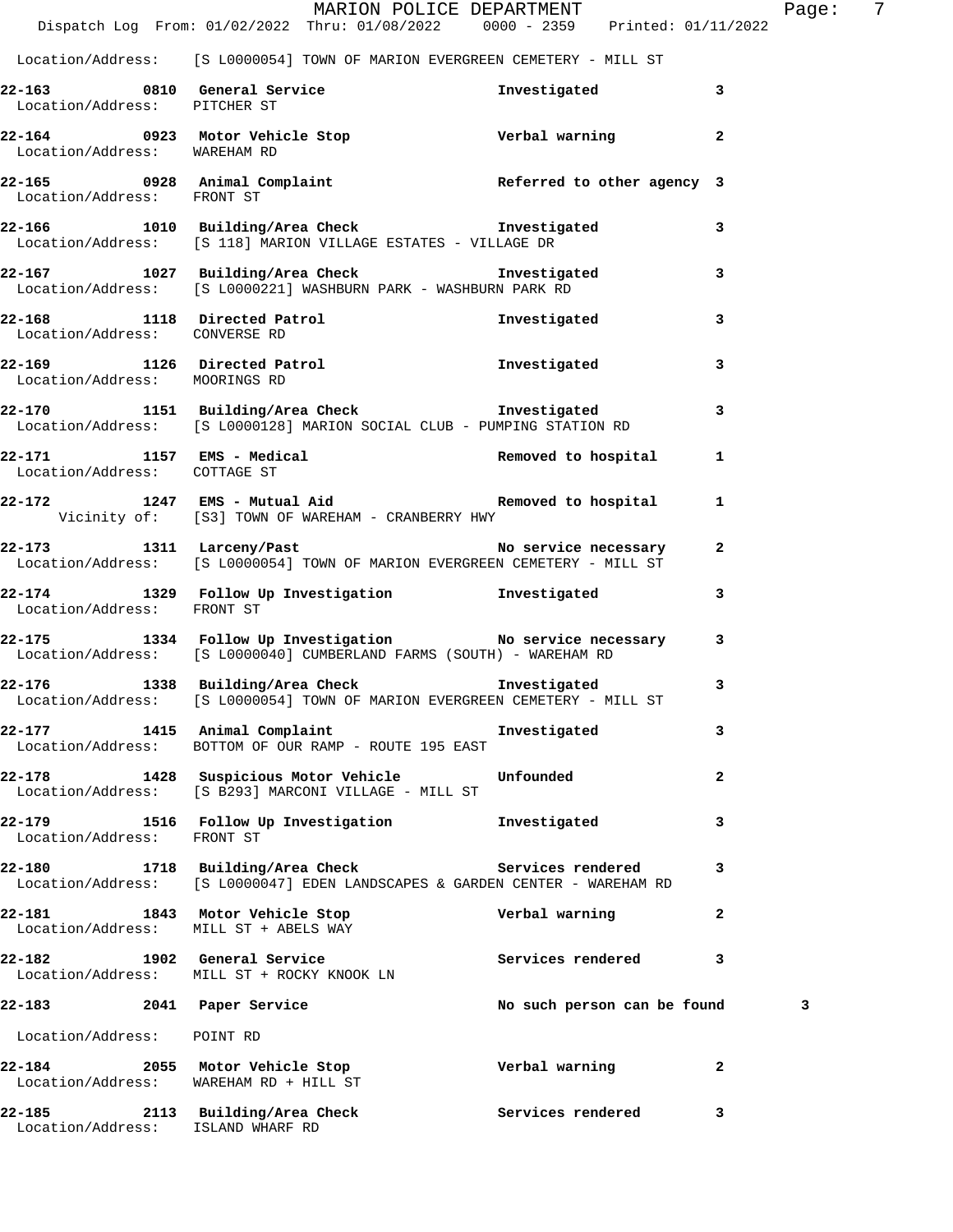| $22 - 186$                             | 2117 | Building/Area Check<br>Location/Address: [S L0000173] SILVERSHELL BEACH - FRONT ST       | Services rendered    | 3 |
|----------------------------------------|------|------------------------------------------------------------------------------------------|----------------------|---|
| 22-187                                 | 2119 | Building/Area Check<br>Location/Address: [S L0000173] SILVERSHELL BEACH - FRONT ST       | Services rendered    |   |
| 22-188<br>Location/Address: COTTAGE ST | 2135 | Suspicious Activity                                                                      | No service necessary | 2 |
| 22-189                                 | 2217 | Building/Area Check<br>  Location/Address: [S L0000221] WASHBURN PARK - WASHBURN PARK RD | Services rendered    | 3 |

| 22-190            | 2221 Building/Area Check |  |  | Services rendered                           |  |  |
|-------------------|--------------------------|--|--|---------------------------------------------|--|--|
| Location/Address: |                          |  |  | [S 118] MARION VILLAGE ESTATES - VILLAGE DR |  |  |

## **For Date: 01/07/2022 - Friday**

|                                        | Location/Address: [S L0000040] CUMBERLAND FARMS (SOUTH) - WAREHAM RD                                                                |                        | $\overline{\mathbf{3}}$  |
|----------------------------------------|-------------------------------------------------------------------------------------------------------------------------------------|------------------------|--------------------------|
|                                        | 22-192 0202 Building/Area Check 5ervices rendered 3<br>Location/Address: [S L0000027] CAPTAIN HADLEY HOUSE - FRONT ST               |                        |                          |
|                                        | 22-193 0207 Building/Area Check <b>Services</b> rendered 3<br>Location/Address: [S 81] DEPINA LANDING - RIVER RD                    |                        |                          |
|                                        | 22-194 0213 Building/Area Check<br>Location/Address: [S L0000061] GILDA'S STONE ROOSTER - WAREHAM RD                                | Services rendered 3    |                          |
|                                        | 22-195 0221 Building/Area Check<br>Location/Address: [S L0000172] BREW-FISH - SPRING ST                                             | Services rendered      | 3                        |
|                                        | 22-196 0225 Building/Area Check Services rendered 3<br>Location/Address: [S L0000221] WASHBURN PARK - WASHBURN PARK RD              |                        |                          |
|                                        | 22-197 0230 Building/Area Check <b>The Investigated</b><br>Location/Address: [S L0000218] TOWN OF MARION COMMUNITY CENTER - MILL ST |                        | $\overline{\mathbf{3}}$  |
| Location/Address: VILLAGE DR           | 22-198 0231 Building/Area Check Services rendered                                                                                   |                        | $\overline{\mathbf{3}}$  |
|                                        | 22-200       0237  Building/Area Check          Investigated<br>Location/Address: [S 125] BLUE HAIR SALON - WAREHAM RD              |                        | 3                        |
|                                        | 22-199 0239 Building/Area Check<br>Location/Address: [S 67] BALDWIN BROTHERS INC. - SPRING ST                                       | Services rendered 3    |                          |
| Location/Address: SHERMAN'S WAY        | 22-201 0246 Building/Area Check Investigated                                                                                        |                        | 3                        |
|                                        | 22-202 0249 Building/Area Check Investigated<br>Location/Address: [S L0000128] MARION SOCIAL CLUB - PUMPING STATION RD              |                        | $\mathbf{3}$             |
|                                        | 22-203 0254 Building/Area Check <b>The Investigated</b><br>Location/Address: PUMPING STATION RD                                     |                        | $\overline{\mathbf{3}}$  |
|                                        | 22-204 0305 Building/Area Check <b>The Investigated</b><br>Vicinity of: TOWN LINE TURN AROUND - MILL ST                             |                        | $\overline{\mathbf{3}}$  |
|                                        | 22-205 0359 Building/Area Check<br>Location/Address: [S L0000114] TOWN OF MARION DEPARTMENT OF PUBLIC WORKS - MILL ST               | Investigated           | $\mathbf{3}$             |
| 22-206<br>Location/Address: WAREHAM RD | 0401 Fire - Smoke Investigation Services rendered 1                                                                                 |                        |                          |
| Location/Address: FRONT ST             | 22-207 0419 Suspicious Motor Vehicle Unfounded                                                                                      |                        | $\overline{\phantom{a}}$ |
| $22 - 208$ 0743 D.M.V.                 |                                                                                                                                     | No service necessary 3 |                          |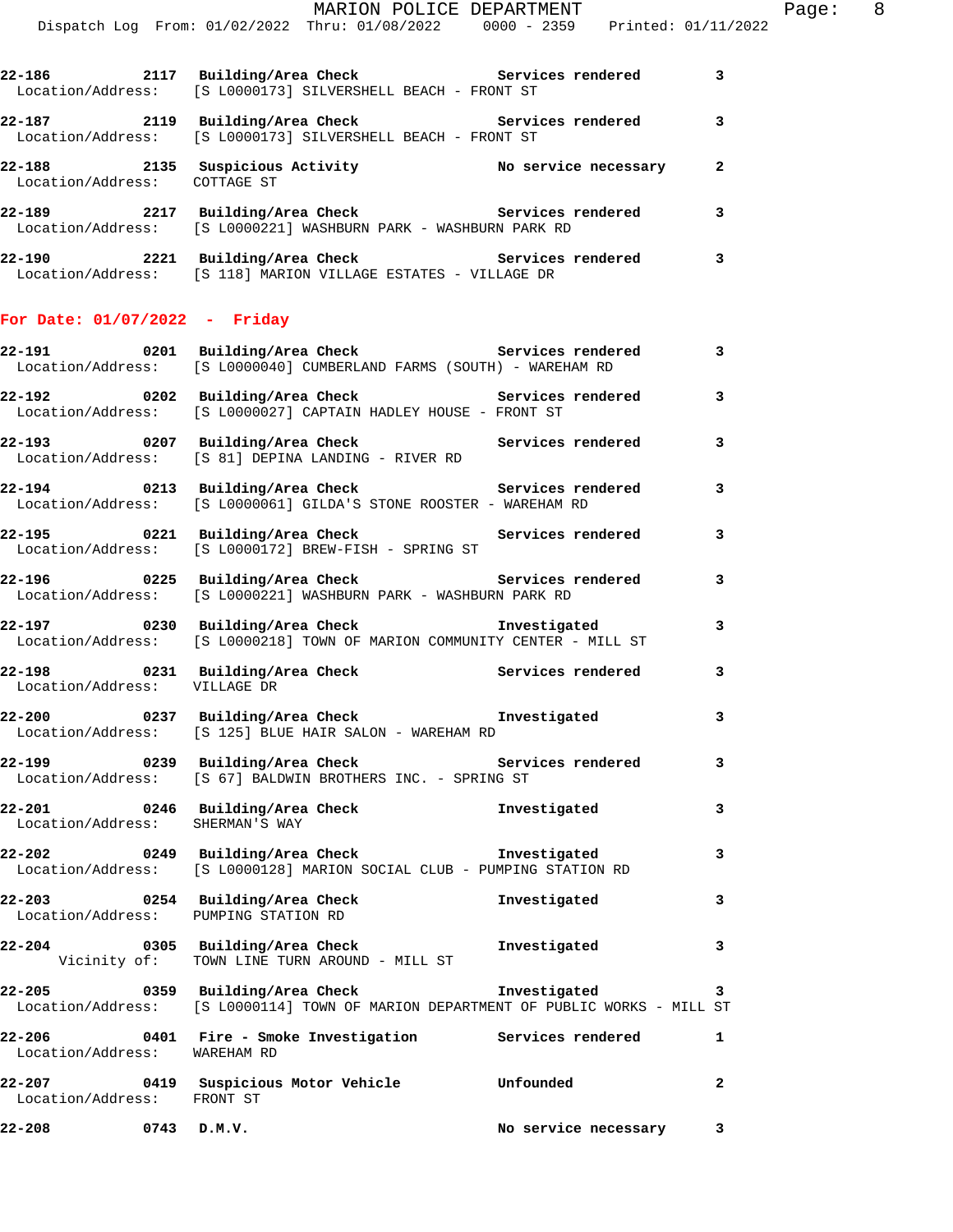|                                                                | MARION POLICE DEPARTMENT<br>Dispatch Log From: 01/02/2022 Thru: 01/08/2022 0000 - 2359 Printed: 01/11/2022                          |                            |                |
|----------------------------------------------------------------|-------------------------------------------------------------------------------------------------------------------------------------|----------------------------|----------------|
|                                                                | Location/Address: 195 ON RAMP - FRONT ST                                                                                            |                            |                |
| Location/Address: CRAPO ST                                     | 22-209 0813 Road Hazard                                                                                                             | Referred to other agency 3 |                |
|                                                                | 22-210 0822 Waterways Area Patrol 1 Services rendered<br>Location/Address: [S L0000173] SILVERSHELL BEACH - FRONT ST                |                            | 3              |
|                                                                | 22-211 0841 Waterways Area Patrol Services rendered<br>Location/Address: [S L0000151] OLD LANDING WHARF - FRONT ST                  |                            | 3              |
|                                                                | 22-212 0852 Waterways Area Patrol Services rendered<br>Location/Address: [S L0000155] PLANTING ISLAND CAUSEWAY - PLANTING ISLAND RD |                            | 3              |
|                                                                | 22-213 0858 Waterways Area Patrol Services rendered<br>Location/Address: [S L0000088] KITTANSETT CLUB - POINT RD                    |                            | 3              |
|                                                                | 22-214 0908 Waterways Area Patrol Services rendered<br>Location/Address: WINGS COVE - DELANO RD                                     |                            | 3              |
|                                                                | 22-215 1033 Motor Vehicle Complaint Corporation Verbal warning<br>Location/Address: [S L0000221] WASHBURN PARK - WASHBURN PARK RD   |                            | $\overline{a}$ |
|                                                                | 22-216 2135 Building/Area Check Services rendered<br>Location/Address: [S 81] DEPINA LANDING - RIVER RD                             |                            | 3              |
| Location/Address: OLDE SHEEPFIELD RD                           | 22-217 2146 Building/Area Check Services rendered                                                                                   |                            | 3              |
| Location/Address: MOORINGS RD                                  | 22-218 2159 Building/Area Check Services rendered                                                                                   |                            | 3              |
| Location/Address: CONVERSE RD                                  | 22-219 2201 Assist/Other Police Department Investigated                                                                             |                            | $\mathbf{2}$   |
| For Date: $01/08/2022 -$ Saturday                              |                                                                                                                                     |                            |                |
|                                                                | $22-220$ 0020 Fire - Alarm<br>Location/Address: TABOR CORNELLA HALL - SPRING ST                                                     | Investigated               | 1              |
| 22-221 0021 Burglar Alarm<br>Location/Address: N GREAT HILL DR |                                                                                                                                     | Investigated               | $\mathbf{2}$   |
| Location/Address: CLARK ST                                     | 22-222 			 0125 Building/Area Check 				 Services rendered                                                                          |                            | 3              |
| 22-223 0128 General Service<br>Location/Address: CONVERSE RD   |                                                                                                                                     | Unfounded                  | 3              |
| $22 - 224$ 0132 D.M.V.                                         | Location/Address: [S L0000040] CUMBERLAND FARMS (SOUTH) - WAREHAM RD                                                                | Services rendered          | 3              |
|                                                                | 22-225 		 0137 Building/Area Check 		 Services rendered<br>Location/Address: [S L0000216] CHILDRENS ACADEMY - COUNTY RD             |                            | 3              |
| Location/Address: VILLAGE DR                                   |                                                                                                                                     |                            | 3              |
|                                                                | 22-227 		 0352 Building/Area Check 		 Services rendered<br>Location/Address: [S L0000216] CHILDRENS ACADEMY - COUNTY RD             |                            | 3              |
|                                                                | 22-228 0411 Building/Area Check Services rendered<br>Location/Address: [S L0000027] CAPTAIN HADLEY HOUSE - FRONT ST                 |                            | 3              |
| Location/Address: CONVERSE RD                                  | 22-229 0455 Building/Area Check                                                                                                     | Services rendered          | 3              |
| 22-230 1043 Directed Patrol                                    | Location/Address: FRONT ST + SPRING ST                                                                                              | Services rendered          | 3              |

Page: 9